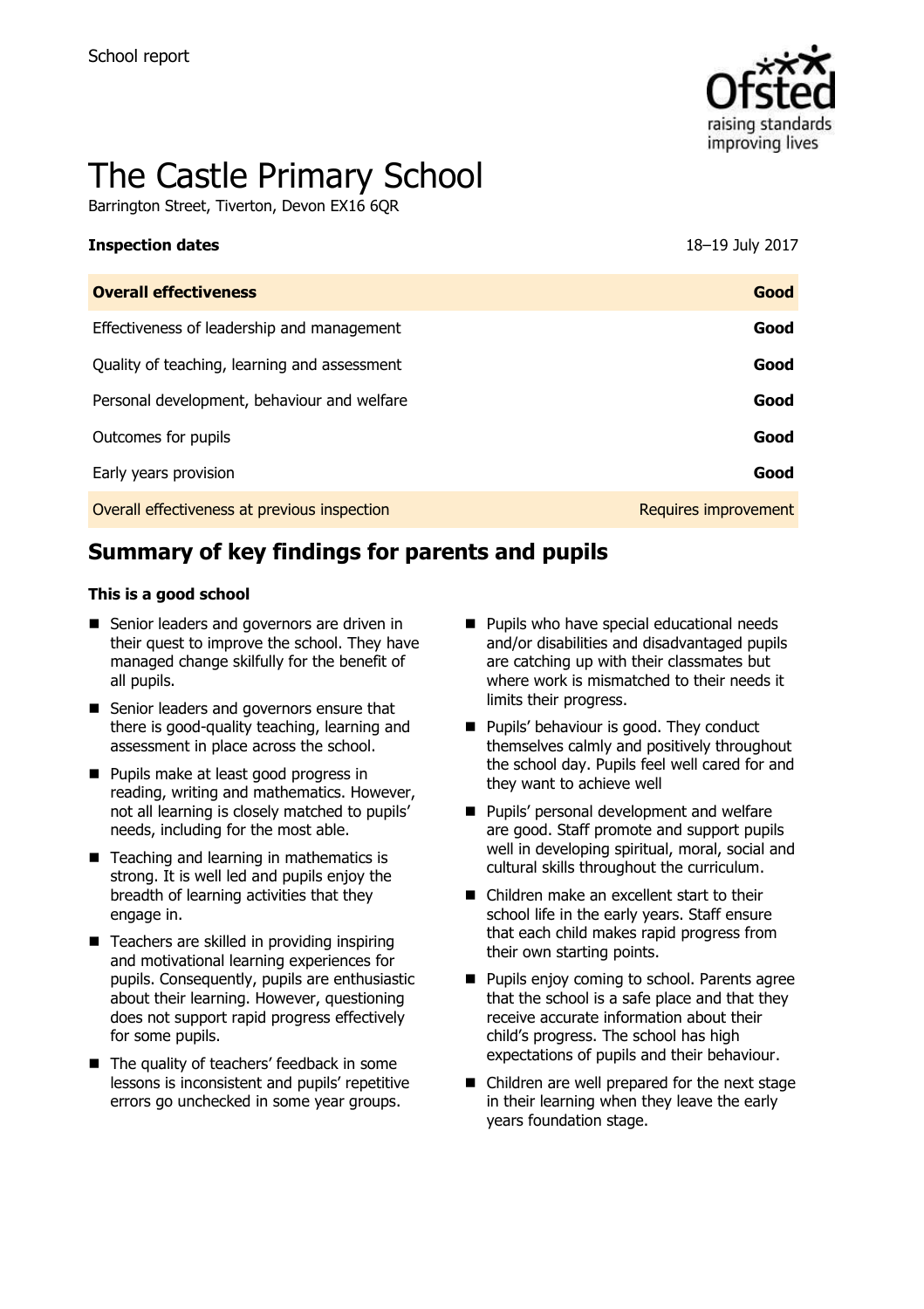

# **Full report**

## **What does the school need to do to improve further?**

- Further accelerate pupils' progress by:
	- ensuring that all staff use questioning effectively
	- closely matching learning activities with the needs of pupils, including for the most able, so that they make more rapid progress
	- improving the consistency of ongoing feedback to pupils.
- Senior leaders and governors should ensure that:
	- recent improvements in the progress of vulnerable groups is maintained
	- the attainment of pupils who have special educational needs and/or disabilities and disadvantaged pupils continues to improve to match that of other pupils
	- outcomes for all pupils reach or exceed national expectations in reading, writing and mathematics.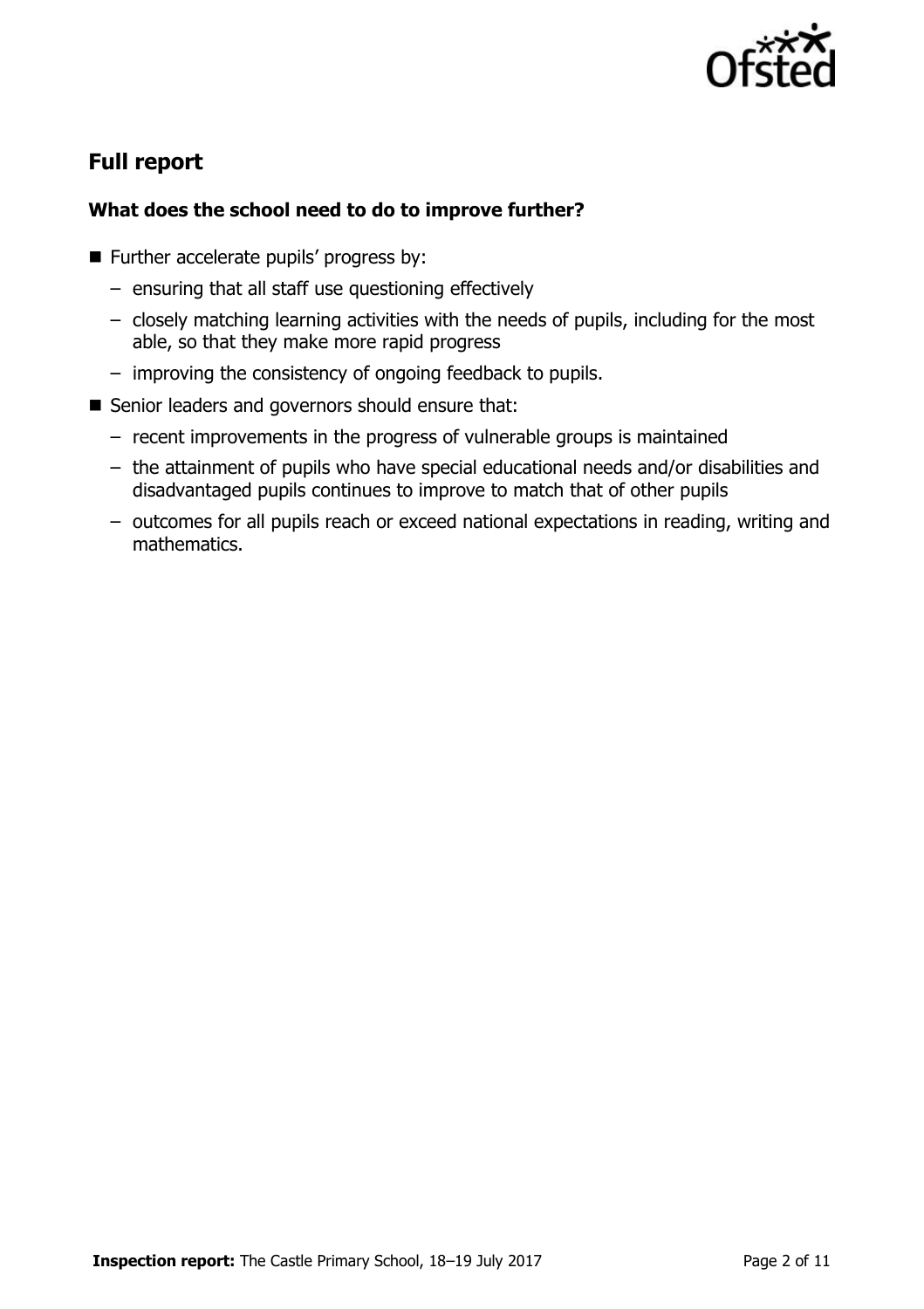

# **Inspection judgements**

#### **Effectiveness of leadership and management Good**

- Senior leaders are ambitious for all pupils and set high standards and high expectations. As a result, pupils' outcomes are rising, particularly in mathematics and reading.
- Through rigorous monitoring and assessment, all leaders have a secure understanding of the school's strengths and weaknesses.
- Leadership of mathematics is strong. All staff have received quality training to meet the high expectations and standards set by the senior leaders. As a result, pupils have made good progress.
- The recently appointed English leader has worked collaboratively with staff to strengthen teaching, learning and assessment. A clear approach to improvement has had a positive impact on pupils' reading in key stage 2.
- The support provided for pupils who have special educational needs and/or disabilities is effective. Pupils are monitored closely to ensure that their needs are met. Consequently, well-targeted support is put in place quickly. The funding for this group of pupils is used well to ensure that they make good progress from their starting points.
- The school's appraisal system ensures that all staff have clear targets for improvement. High-performing teachers are encouraged to share their good practice with their colleagues and other schools.
- Leaders provide a well-organised, broad, balanced and relevant curriculum that challenges and motivates pupils. It is well planned to deepen pupils' thinking and to encourage them to use their basic skills in reading, writing and mathematics effectively. Many of the starting points for learning are inspired by fiction and nonfiction texts and include application of mathematical skills, which enables pupils to deepen and further progress their learning. Pupils have a range of opportunities to develop further skills in additional activities including sports.
- Leaders effectively promote pupils' spiritual, moral, social and cultural development. Pupils are encouraged to make good choices and understand right from wrong while developing values, including tolerance and respect.
- **Parents have positive views about the school. Many parents feel that their children are** happy and that staff listen carefully to any concerns that they may have. The vast majority of parents who responded to Parent View would recommend the school to other parents.
- Leaders have used external support from the local authority effectively to improve the quality of teaching, learning and assessment.

### **Governance of the school**

Governors bring effective support and challenge to the school. They ensure that there is a good balance of expertise among the governing body. They regularly develop their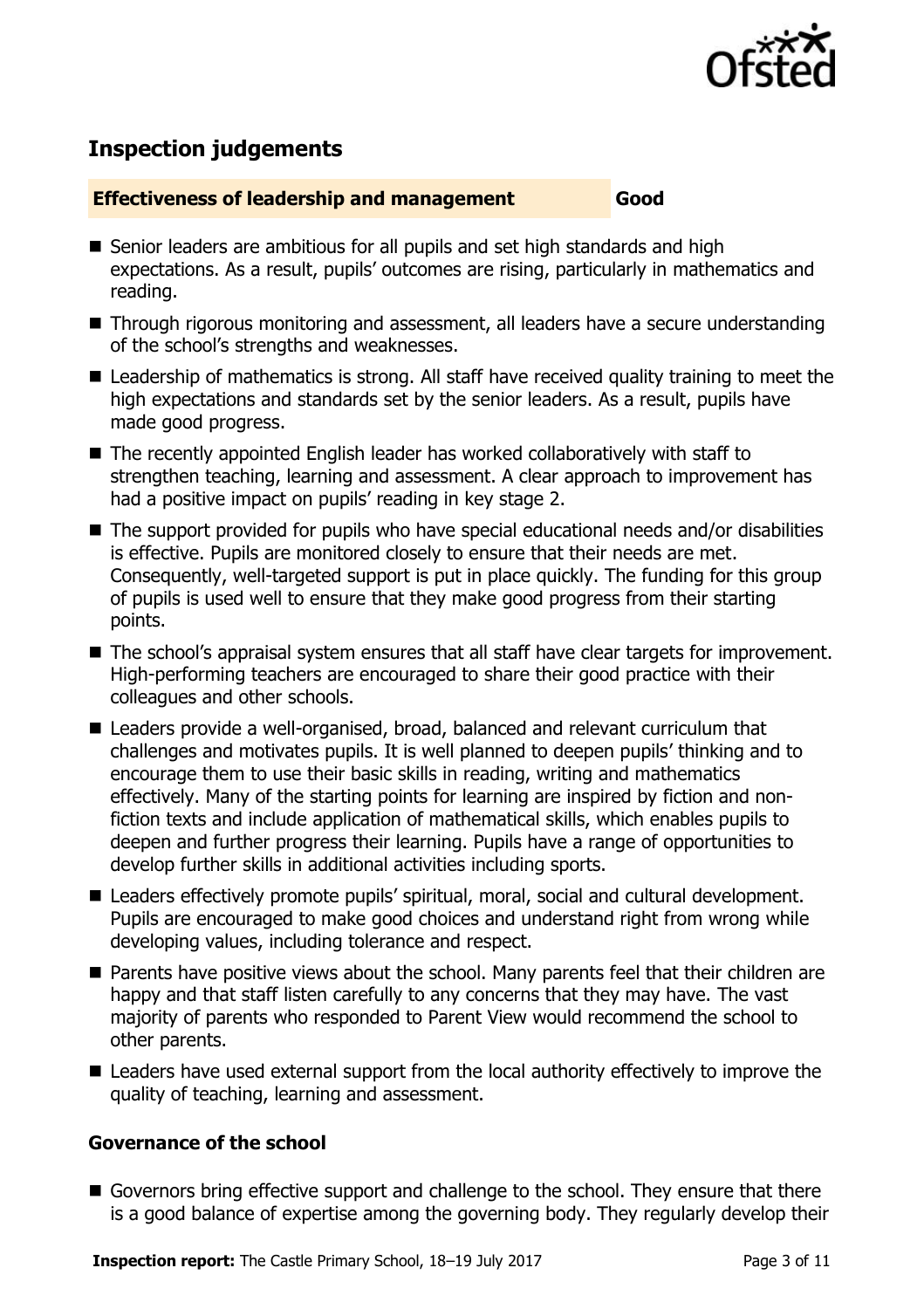

skills by attending training.

- Governors have a clear view of the strengths of the school and work with senior leaders to strategically plan for further improvement. The new school building is a good example of this.
- The school's appraisal system enables governors to set challenging targets for senior leaders. They also monitor teachers' performance to ensure that any weaknesses are quickly tackled and support is put in place.
- Governors hold leaders to account well for the spending of the pupil premium and sports funding. Consequently, targeted pupils are catching up well.

### **Safeguarding**

- $\blacksquare$  The arrangements for safeguarding are effective.
- As a result of strong leadership, there is a clear safeguarding culture in the school. Strong systems are used to keep pupils safe at school. Checks on staff and visitors are effective. Child protection training for all staff is up to date.
- Systems are in place to enable pupils to express their worries or concerns. Pupils say that they feel 'safe and protected' by staff at the school. Pupils are developing a good understanding of online safety through lessons.
- Staff have a good awareness of safeguarding and know the procedures to follow should they be concerned about a pupil's welfare.
- Although there have been challenges during the building of the new school, leaders and staff have ensured that the school site has remained secure and safe.

### **Quality of teaching, learning and assessment Good**

- Throughout lessons, teachers promote equality and diversity, while challenging stereotypes. This was very evident in Year 6 science lessons on evolution.
- Teachers use the information they have about pupils' knowledge and understanding to set work that meets their learning needs. However, occasionally teachers are not consistent in matching learning activities to the needs of all pupils. In these instances, the most able pupils are not moving onto more challenging work quickly enough and the expectations for the least able pupils are too high.
- Teaching assistants are well deployed to support pupils' learning needs in lessons. Teachers and teaching assistants use a range of well-chosen interventions to support those who are falling behind or need to catch up, including those who are disadvantaged or who speak English as an additional language. However, this is less effective when pupils are taught in small groups outside the classroom.
- Teachers' subject knowledge is good, and this enables them to teach with confidence and accuracy. Where this is strongest, teachers and teaching assistants skilfully question pupils to check their understanding and move their learning forward. Pupils are able to explain their thinking and draw on previous knowledge and their understanding of the learning they have engaged in.
- Teachers and teaching assistants have high aspirations for every pupil. Pupils are keen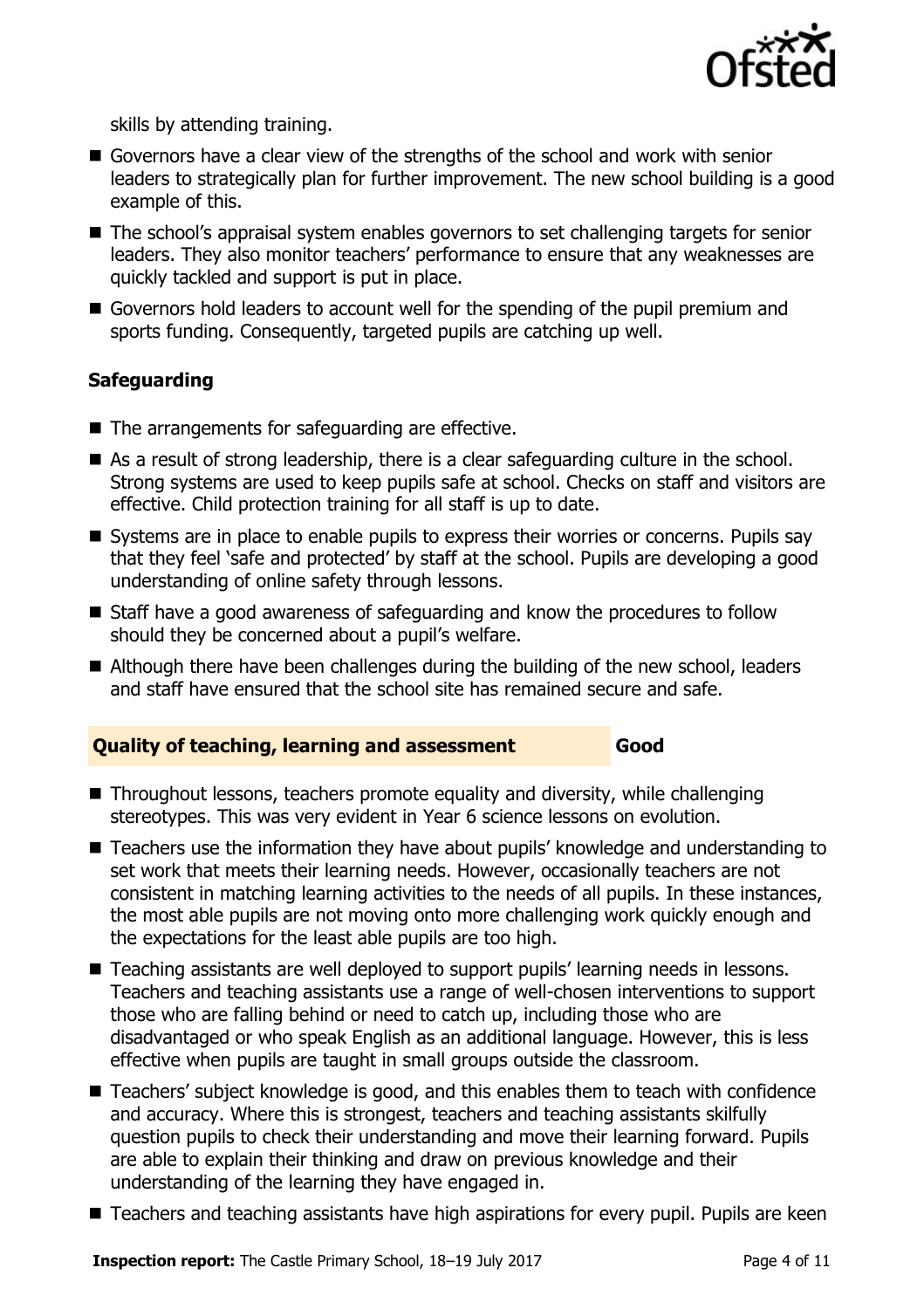

to do well and there is a positive learning atmosphere in classrooms. Where teachers provide feedback in lessons to give the next steps in their learning, pupils make further progress. However, where ongoing feedback is inconsistent, some pupils repeat errors over time, and therefore progress is limited.

- Where activities in the mainstream classroom are matched to the needs of pupils who have difficulties with communication and interaction, pupils feel well supported and are confident to have a go. However, when expectations are too high, they struggle and are unable to complete the work for themselves, and this limits the progress some pupils make.
- Parents say that they receive accurate and relevant information on their child's progress and attainment. They feel well informed and get the support they need to enable them to support their child.
- Teachers set regular homework that consolidates pupils' learning and so prepares them well for work in their lessons.

#### **Personal development, behaviour and welfare Good**

#### **Personal development and welfare**

- The school's work to promote pupils' personal development and welfare is good. Pupils are confident and self-assured.
- The school is an orderly environment where pupils are independent and organise their resources so that they are ready to learn. Adults work closely with pupils and families in a supportive and sensitive manner.
- **Pupils say that they feel very safe in school. They have full confidence in staff to** resolve any issues of poor behaviour, including bullying and cyberbullying. Pupils show high levels of respect and care for each other.

#### **Behaviour**

- The behaviour of pupils is good.
- In lessons, pupils have positive attitudes to their work. They are attentive and attempt all that is asked of them. Where there is low-level disruption, it is quickly addressed by staff. Parents and staff agree that pupils are well behaved and any rare incidents of bullying are dealt with quickly.
- Leaders and staff have high expectations of standards for behaviour. Bullying or racist incidents are extremely rare. If they do occur, they are promptly challenged, recorded and tracked to ensure that underlying causes are understood and resolved. Pupils know that offensive language is not accepted.
- The strong relationships and high levels of trust between adults and pupils ensure that pupils conduct themselves well in lessons and around school. Pupils are polite, courteous and have good manners. Playtimes are harmonious occasions where pupils play happily and can turn to adults if they have any concerns.
- **Pupils'** attendance is above the national average. Leaders track carefully the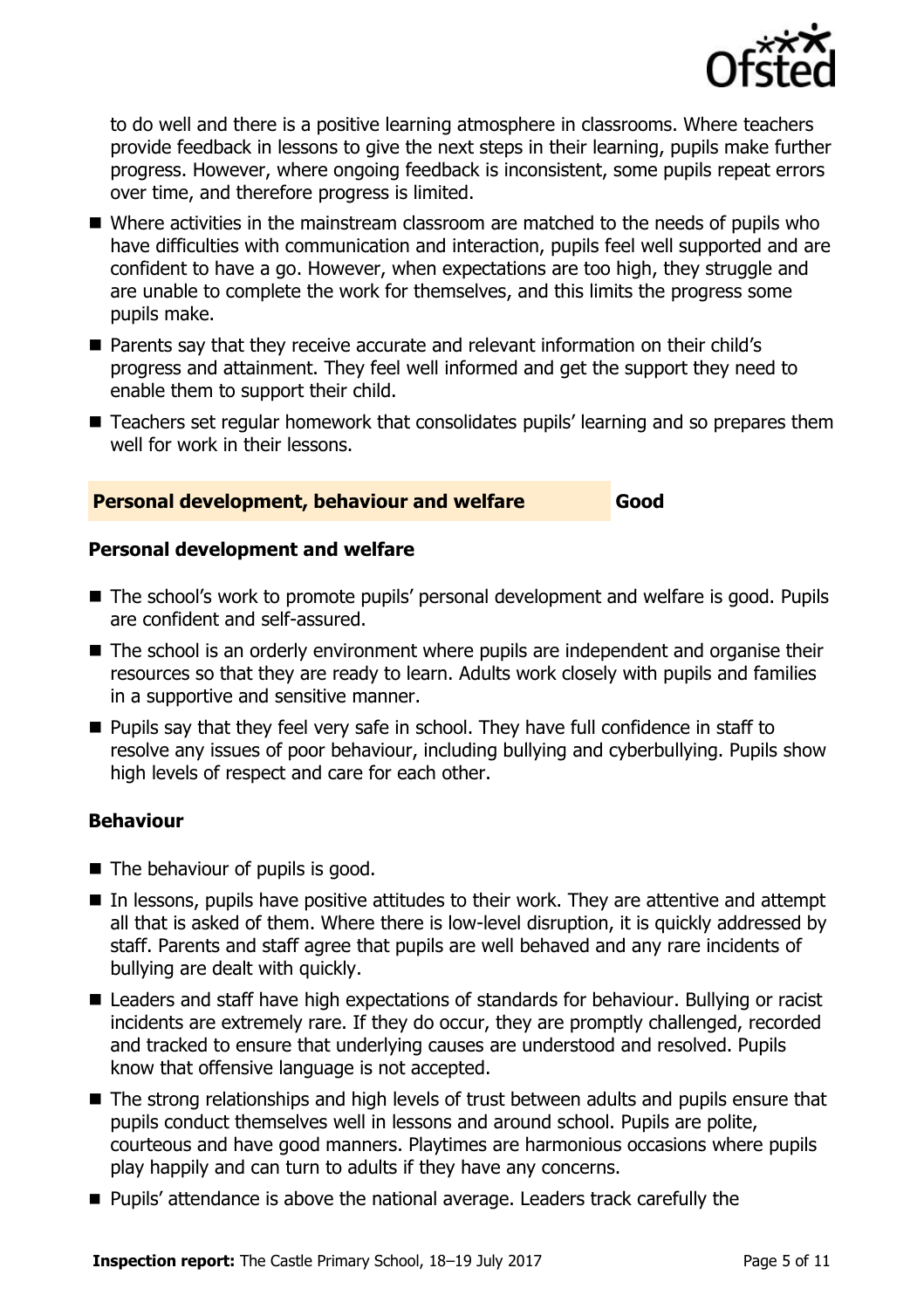

attendance of all groups. Leaders can confidently show the positive impact they make on the attendance of individual pupils.

#### **Outcomes for pupils Good Good**

- **Pupils from different starting points make rapid progress across the curriculum,** particularly in mathematics. Pupils are able to apply their knowledge and understanding in wider contexts through projects and text-inspired topics. Pupils are able to use reasoning and problem-solving effectively to support further progress.
- Reading is strongly encouraged. Teachers use fiction and non-fiction text to inspire learning. Consequently, pupils in key stage 2 achieve well and make strong progress. Disadvantaged pupils and pupils who have special educational needs and/or disabilities make good progress from their own starting points.
- $\blacksquare$  Pupils in Year 1 achieve above the expected standard nationally in the phonics screening check. Most pupils use and apply their phonics skills and understanding well in their wider reading and writing.
- The most able pupils have made good progress and are above national expectations in reading and mathematics in key stage 2. However, progress in writing is not as strong for these pupils.
- Leaders monitor closely the performance of disadvantaged pupils, pupils who have special educational needs and/or disabilities and pupils with English as an additional language. As a result, these groups of pupils receive timely interventions and support to enable them to make rapid progress and to achieve in line with pupils with similar starting points.
- In key stage 1, writing has not been as strong as other curriculum areas. However, pupils are performing close to national expectations and leaders have strategically planned for further improvements.
- **Pupils are well prepared for their next stages in their education. The school works with** secondary schools to ensure that transition is a positive experience for pupils. Pupils have the skills to deepen learning and make further rapid progress when they leave.

### **Early years provision Good Good**

- Leaders know the strengths and weaknesses of the early years provision well. As a result, they are able to identify staff training needs and areas for improvement. The assessment systems in place are consistently contributed to by all staff and parents. Consequently, where there are gaps in learning, leaders are able to plan inspiring activities that will support children's further progress.
- **From their own starting points, children are achieving well and making good progress.** Consequently, children are well prepared for key stage 1.
- Teaching is good and has a positive impact on the children's progress. The teachers and teaching assistants make learning fun and ensure that all pupils develop their skills to support greater breadth and depth of learning.
- Parents say communication is good and they feel well informed about their child's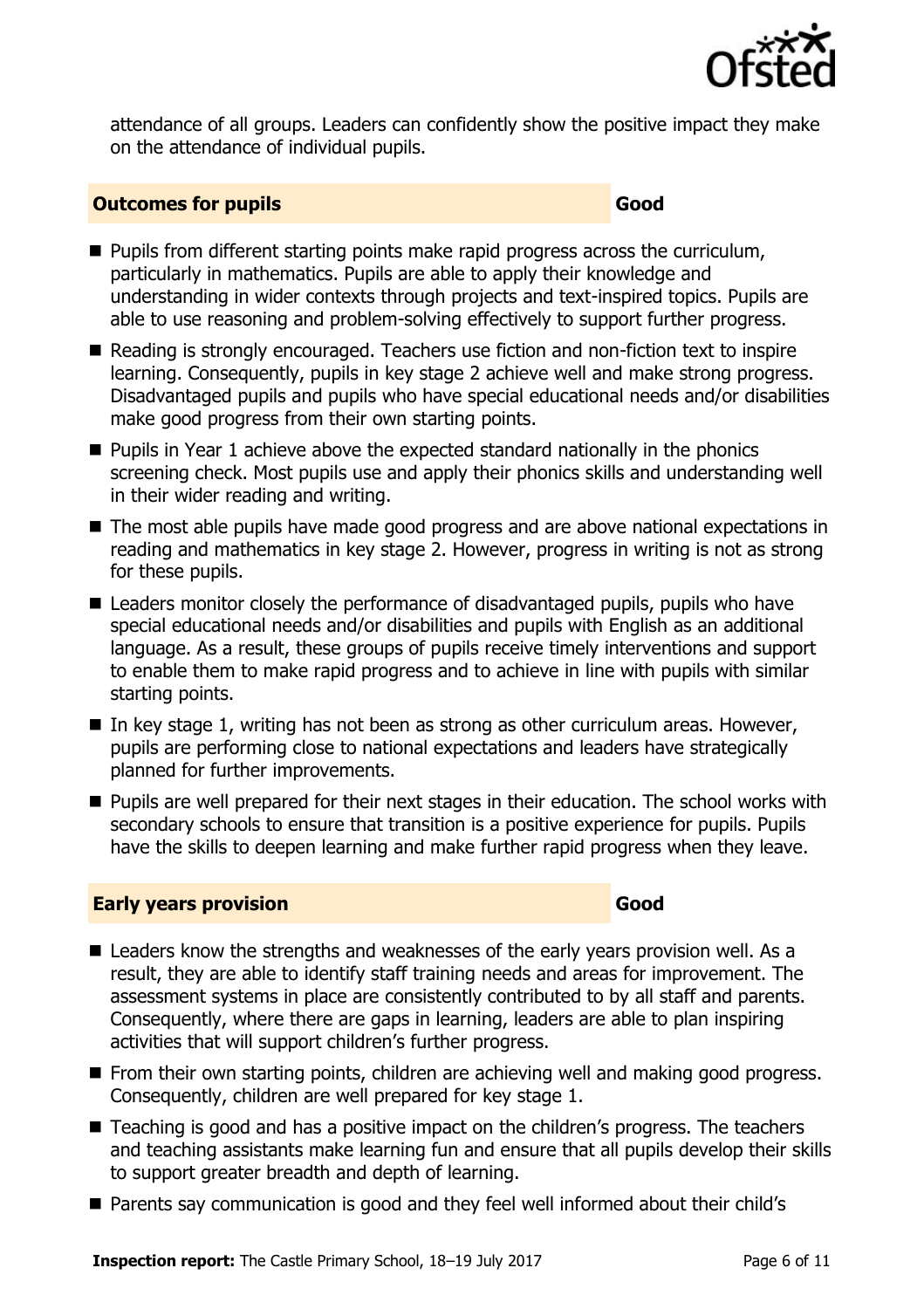

progress. Where children need additional support, families and the school work positively together with external services.

- The learning environments are well resourced and provide activities in all early vears areas for learning. Children are encouraged to explore, investigate and take risks while engaging in activities. For example, a group of children baked real sprouts, broccoli and peas in muffins. They explained how to follow the recipe they had written and how to use the cooker safely. Children have a strong understanding of safety while using equipment. They follow safety rules set out by staff and understand why they are important.
- Children's language and communication skills are good. Children who speak English as an additional language make rapid progress because staff model good pronunciation and speaking skills.
- Staff use questioning effectively to challenge and probe children's thinking. The children respond by eagerly demonstrating what they have learned. Children are very keen learners, and because their behaviour is good, they listen well and follow instructions promptly so progress is rapid.
- Resources and learning activities support children in understanding respect and tolerance. Activities provide opportunities to explore diversity and learn about each other as individuals. Children are inclusive in their play and celebrate each other's successes.
- Children form good relationships with each other and the staff model this well while developing a positive and nurturing atmosphere. Children are polite and confident with their peers and other adults. They show good levels of resilience and will play with imagination and good levels of concentration.
- Leaders and staff are vigilant and well trained in ensuring that children are safe and that safeguarding systems are effective. Parents agree that their children are safe and happy in school.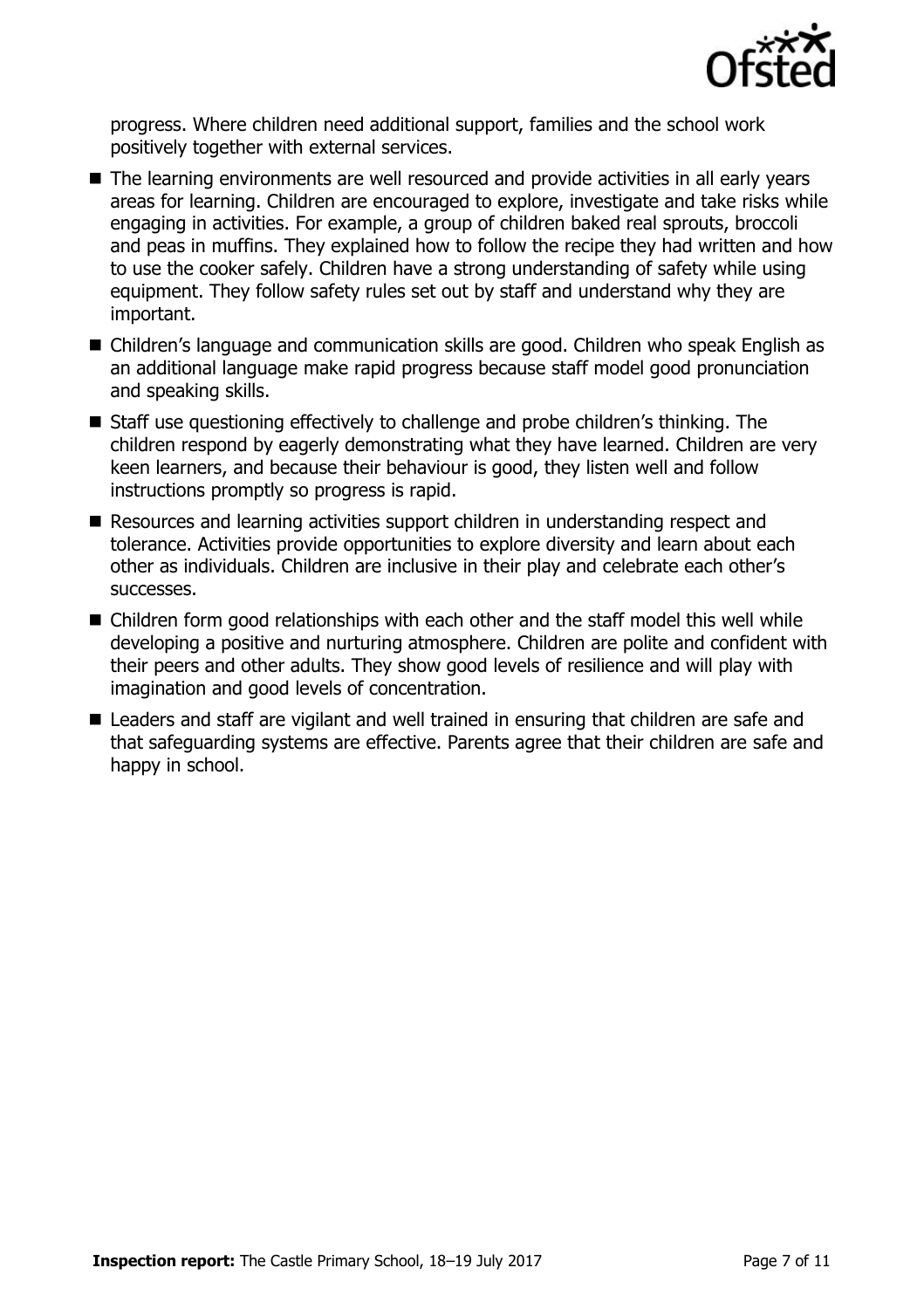

# **School details**

| Unique reference number | 113340   |
|-------------------------|----------|
| Local authority         | Devon    |
| Inspection number       | 10033126 |

This inspection of the school was carried out under section 5 of the Education Act 2005.

| Type of school                      | Primary                               |
|-------------------------------------|---------------------------------------|
| School category                     | Community                             |
| Age range of pupils                 | $4$ to $11$                           |
| <b>Gender of pupils</b>             | Mixed                                 |
| Number of pupils on the school roll | 320                                   |
| Appropriate authority               | The governing body                    |
| Chair                               | <b>Warren Doe</b>                     |
| <b>Headteacher</b>                  | <b>Catherine Noble</b>                |
| Telephone number                    | 01884 253398                          |
| Website                             | www.the-castle-primary.devon.sch.uk   |
| <b>Email address</b>                | admin@the-castle-primary.devon.sch.uk |
| Date of previous inspection         | 16-17 April 2015                      |

### **Information about this school**

- The school meets requirements on the publication of specified information on its website.
- In 2016, the school met the floor standards which set out the government's minimum expectations for pupils at the end of key stage 2.
- $\blacksquare$  The school is larger than the average-sized primary school. It has a communication and interaction resource base, currently supporting six pupils with difficulties in communication and interaction. All pupils in school attend on a full-time basis.
- The school has two classes in Reception, Year 5 and Year 6. There is one class of each in Year 1 and Year 2, with an additional mixed class of Year 1 and 2 pupils. Years 3 and 4 are mixed across three classes.
- The number of pupils who have special educational needs and/or disabilities is higher than the national average.
- The proportion of the pupils in the school receiving support funded by the pupil

**Inspection report:** The Castle Primary School, 18–19 July 2017 **Page 8 of 11**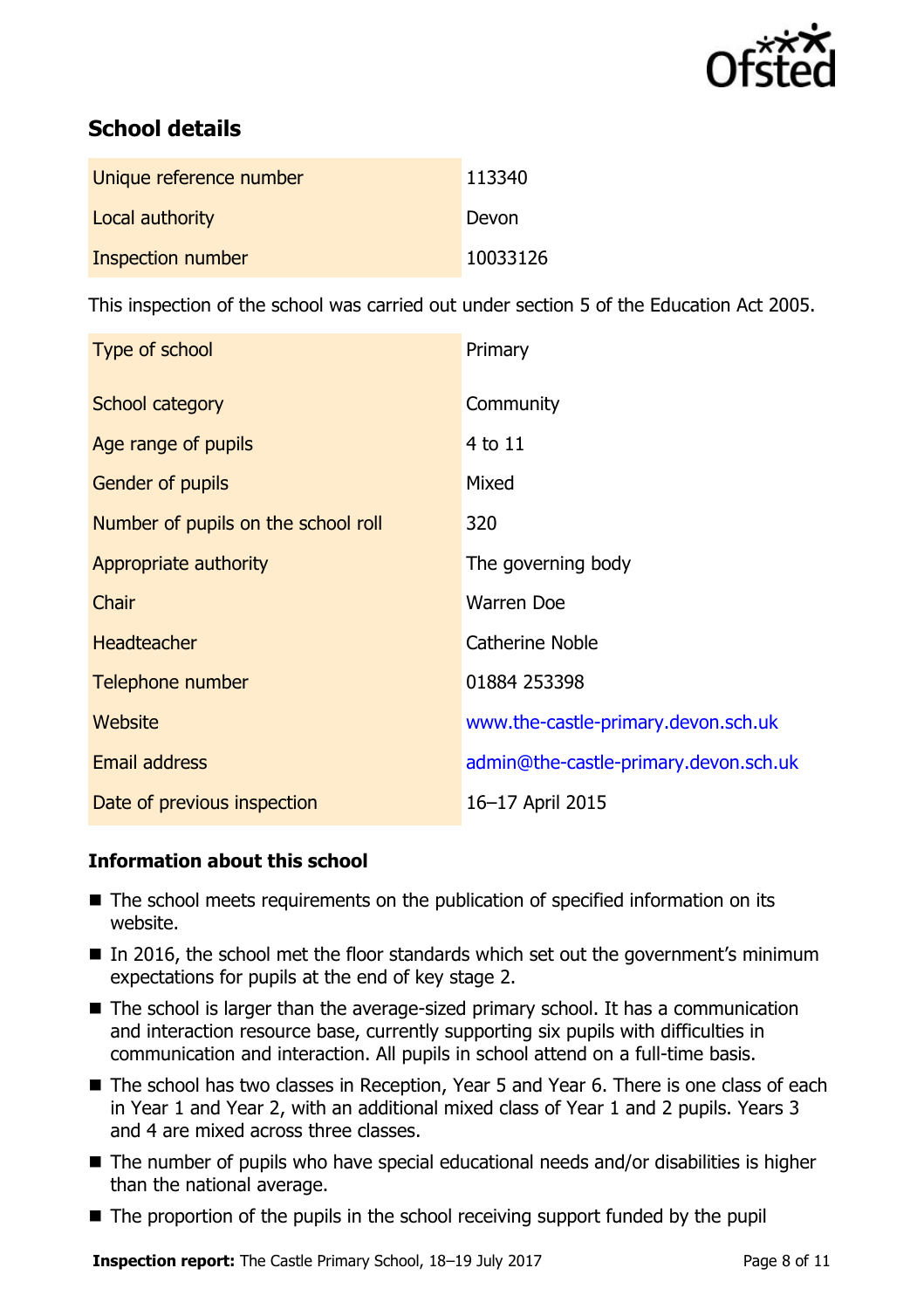

premium is average.

■ The proportion of pupils who are not from White British backgrounds is lower than seen nationally. The proportion of pupils who speak English as an additional language is also below the national average.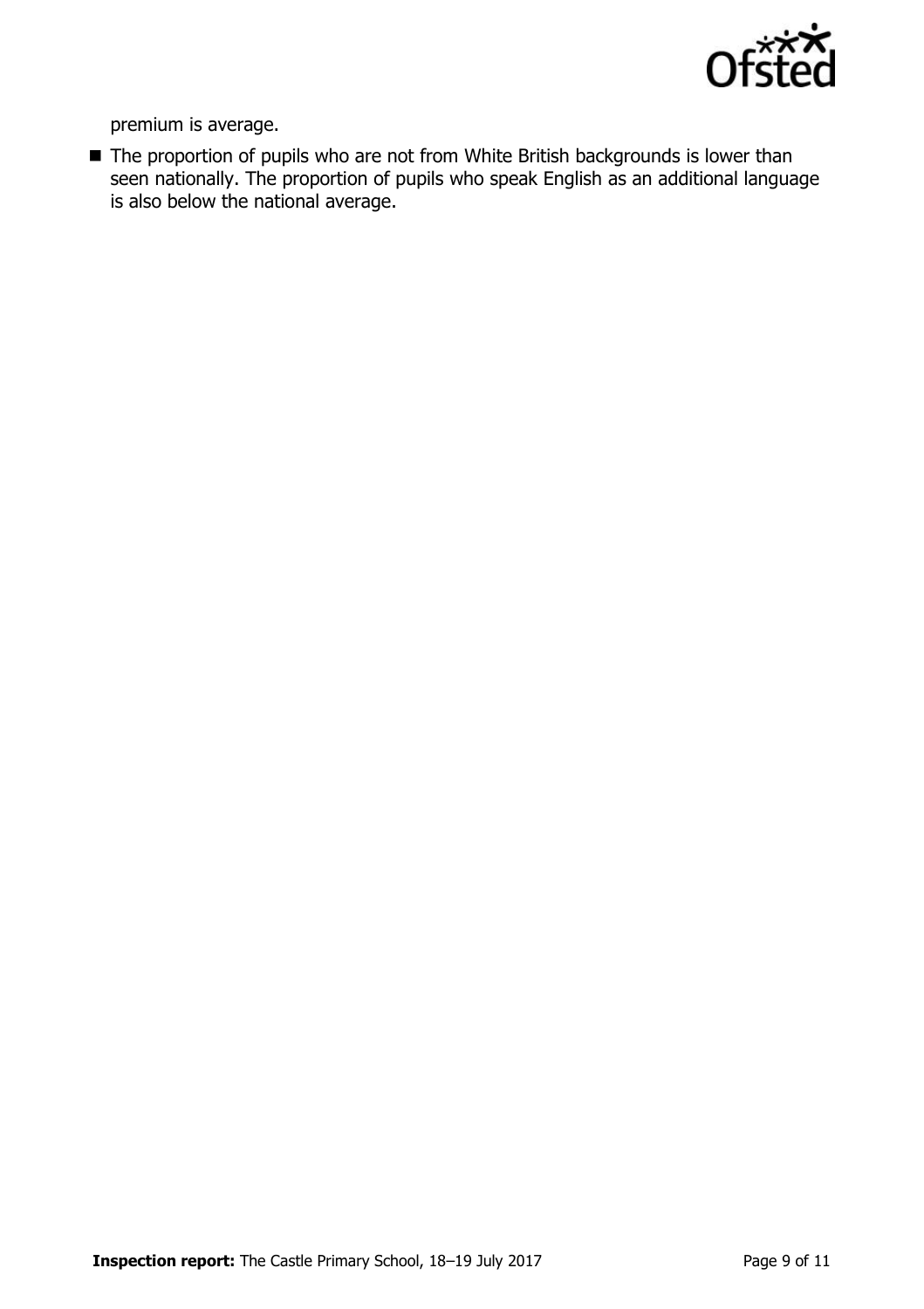

# **Information about this inspection**

- Inspectors observed each class at least once.
- **Inspectors held meetings with senior leaders, governors, leaders, staff, pupils and** parents.
- The lead inspector spoke on the telephone with two representatives of the local authority. An inspector also spoke with the local secondary school headteacher.
- The inspection team listened to Year 2 pupils read.
- Inspectors examined a wide range of documents, including the school's records on pupils' attendance and behaviour. Checks were carried out on safeguarding systems and documents.
- Inspectors took into account 38 responses to the online questionnaire, Parent View, 44 responses from staff and spoke to parents at morning arrival.

#### **Inspection team**

| Debbie Marklove, lead inspector | <b>Ofsted Inspector</b> |
|---------------------------------|-------------------------|
| Jen Edwards                     | <b>Ofsted Inspector</b> |
| Paula Marsh                     | <b>Ofsted Inspector</b> |